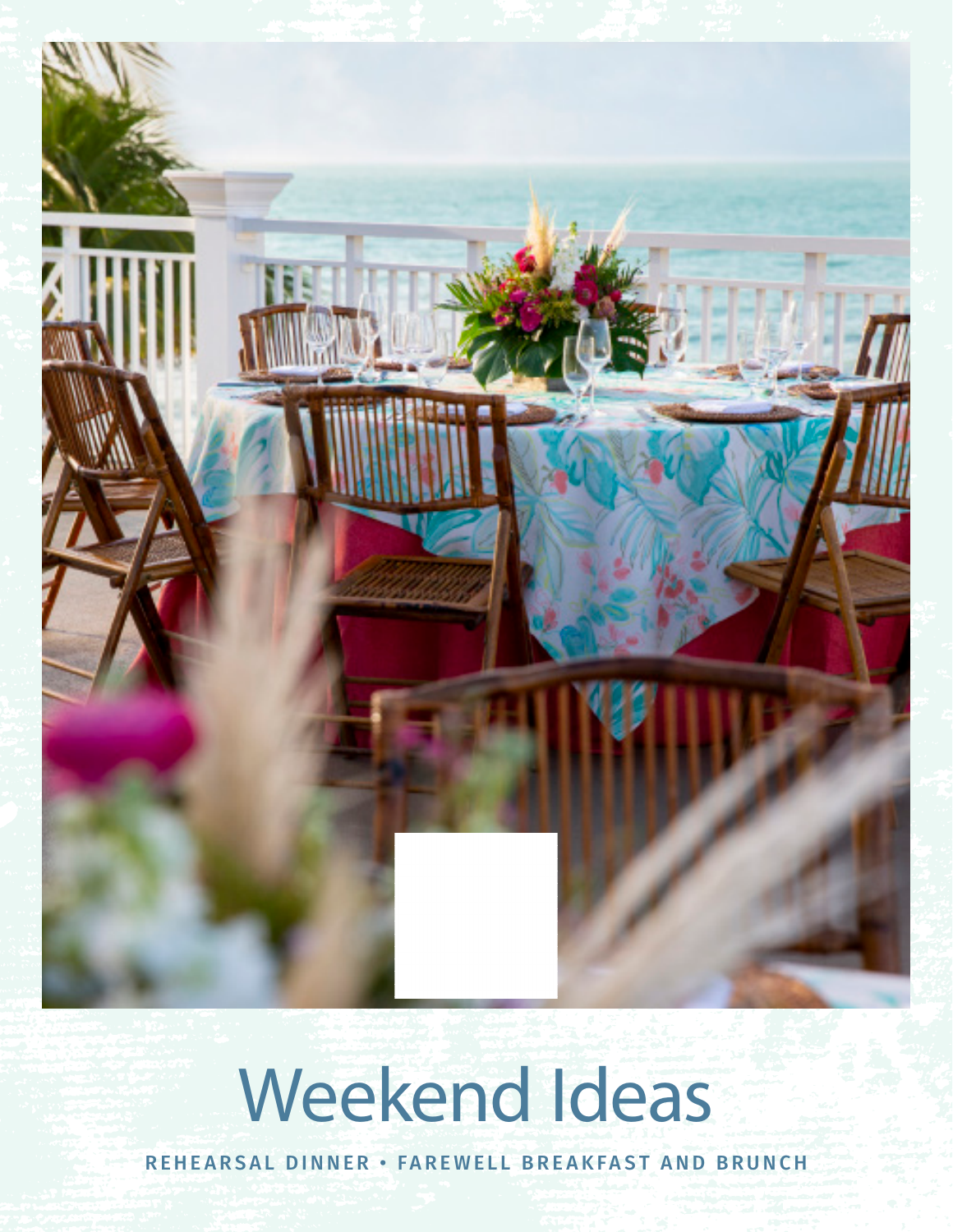# Rehearsal Buffet Dinners

Minimum of 20 guests. Prices are based on two hour service.

### Keys Influence | \$115 PER PERSON | TWO HOUR OPEN BAR INCLUDED | \$70 PER PERSON | BAR EXCLUDED

Bahamian conch chowder

Caesar salad. chopped romaine, parmesan sbrisolona, Four Marlins caesar dressing

Roasted white potato salad, pineapple, toasted coconut, peppers, scallions, key lime mayo

Pigeon pea salad, peanut, mango, pork belly, red onion mango vinaigrette

Sweet rolls

 Island spiced fresh catch, charred tomatillo salsa verde

1855 NY strip, creole sauce

Grilled recaito rubbed asparagus

Spiced rum orange ginger glazed maduros

Key lime tarts

### Southernmost BBQ | \$104 PER PERSON | TWO HOUR OPEN BAR INCLUDED | \$59 PER PERSON | BAR EXCLUDED

Four Marlins salad, baby greens, Florida citrus, heart of palm, avocado, goat cheese, red onion, key lime vinaigrette

BBQ potato salad with hard boiled egg, celery seed, smoked paprika, bacon

Callaloo, bacon

Roasted corn on the cobb, frogmore butter

### FROM THE GRILL

#### Chef attended (\$175 fee per chef applies)

Whiskey chicken Angus beef burgers Beyond burgers (plant based)

#### Add lobster salad to burgers +\$25

Bourbon onions, lettuce, tomato, red onions, pickles, american and cheddar cheese, brioche buns

Hummingbird Cupcakes

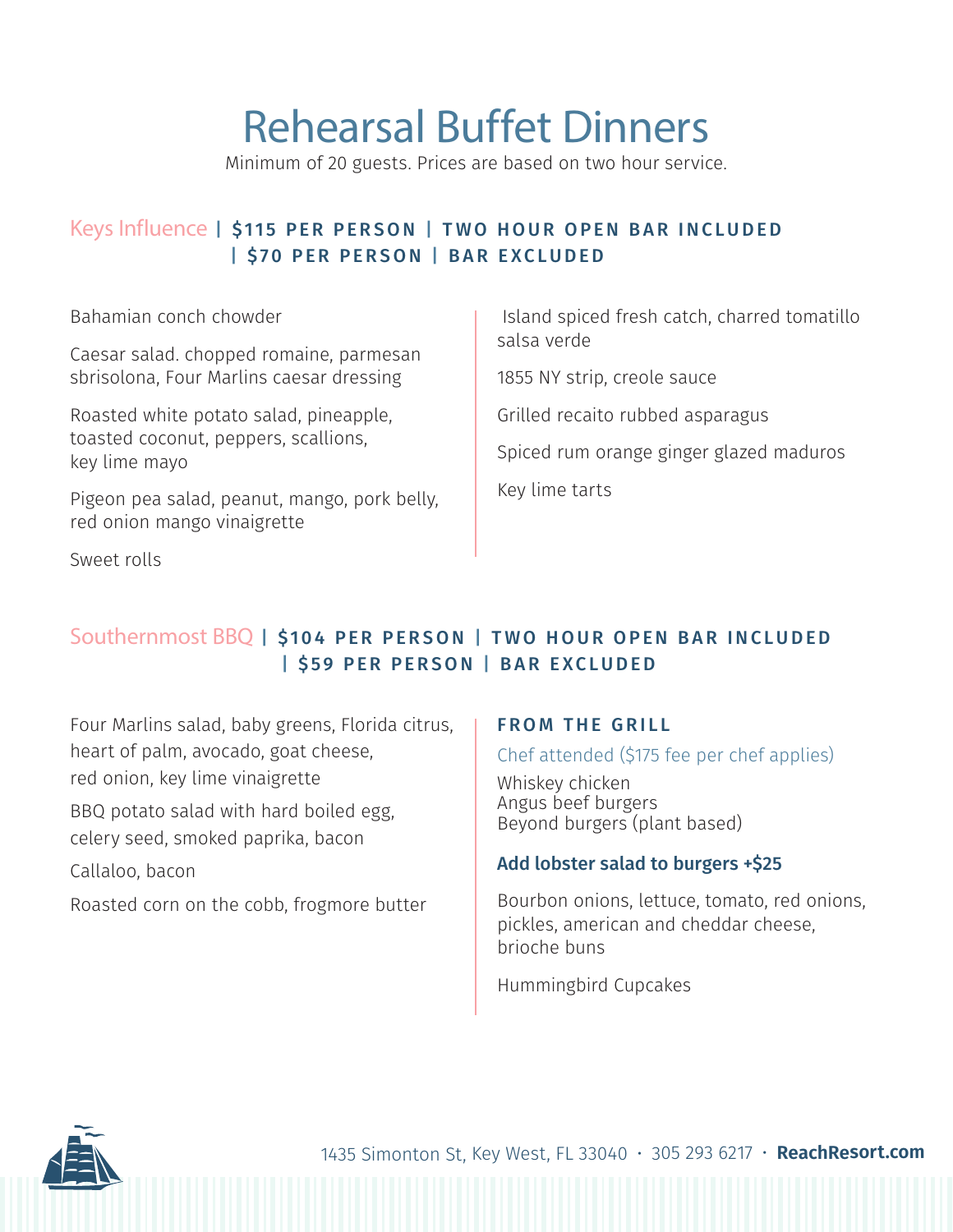# Rehearsal Receptions

Minimum of 20 guests. Prices are based on two hour service.

## Mallory Square Street Food | \$65 PER PERSON | +\$45 TWO HOUR BAR

Chef attended (\$175 fee per chef applies)

Crab cake sliders (one per person)

Calypso short ribs

Mini Four Marlins cubans

Conch fritters, island sauce

Dockside fish tacos, sofrito grilled catch, green papaya slaw, cilantro crema (one per person)

### Wood Fired | \$65 PER PERSON | +\$45 TWO HOUR BAR

Chef attended (\$175 fee per chef applies)

Key West pink shrimp, key lime butter Scallops, green garlic lemon butter Florida oysters, frogmore butter Grouper fingers Add Florida lobster tail + \$32

### The Tower Taqueria | \$45 PER PERSON | +\$45 TWO HOUR BAR

Chef attended (\$175 fee per chef applies). Minimum 2 chefs required.

Green sofrito rubbed flank steak, charred tomatillo relish

Island spiced Key West pink shrimp, green papaya slaw

Flour tortillas

Tortilla chips & salsa

### Based on two tacos per person

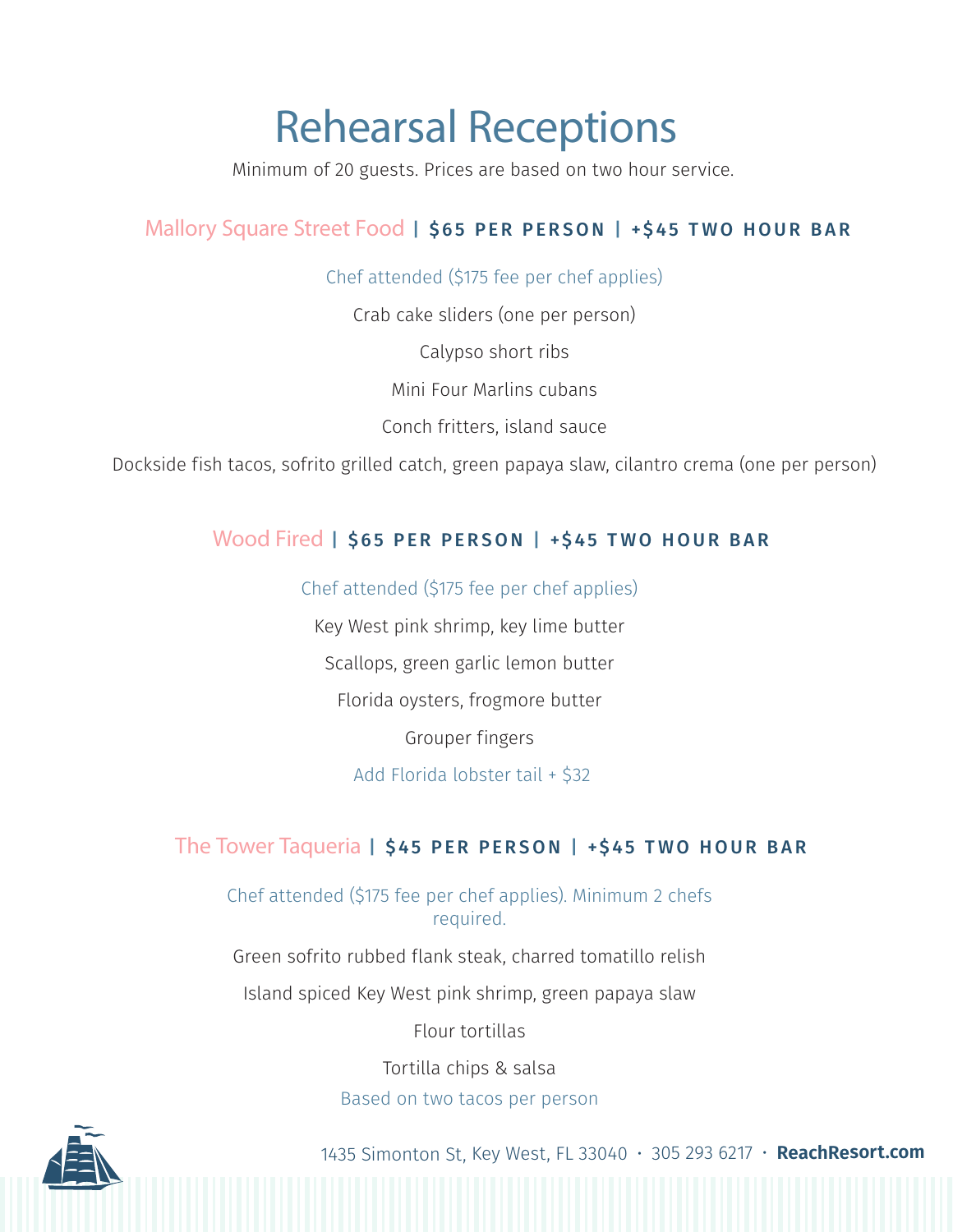# Let's Brunch

Minimum of 20 guests. Prices are based on two hour service.

| <b>BEVERAGES</b>                  | Florida orange, apple & pineapple juice<br>Coffees & hot teas                                                                                                                                                           |                                           |  |
|-----------------------------------|-------------------------------------------------------------------------------------------------------------------------------------------------------------------------------------------------------------------------|-------------------------------------------|--|
| <b>FRUIT STAND</b>                | Chef attended (\$175 fee per chef applies)<br>Seasonal whole fruit<br>Seasonal fruits cut to order<br>Greek yogurt parfait bar, plain & flavored green yogurts, fresh berries,<br>tropical fruit, granola, seeds & nuts |                                           |  |
| <b>SALAD STATION</b>              | Mixed greens, heirloom tomatoes, avocado, hearts of palm,<br>Florida citrus, key lime vinaigrette                                                                                                                       |                                           |  |
| <b>BAKERY</b>                     | Assorted muffins including gluten free blueberry<br>Croissants                                                                                                                                                          |                                           |  |
| <b>EGGS</b><br><b>CHOOSE ONE</b>  | Scrambled eggs<br>Scrambled egg whites<br>Scrambled eggs with aged cheddar<br>Egg white frittata with tomato & spinach<br>Spanish torta with potatoes, chorizo, cheese, green onions,<br>key lime mayo                  |                                           |  |
| <b>SIDES</b><br><b>CHOOSE TWO</b> | Ham<br>Smoked sausage<br>Smoked bacon<br>Chicken apple sausage                                                                                                                                                          | Pork sausage<br>Home fries<br>Hash browns |  |



1435 Simonton St, Key West, FL 33040 • 305 293 6217 • **ReachResort.com**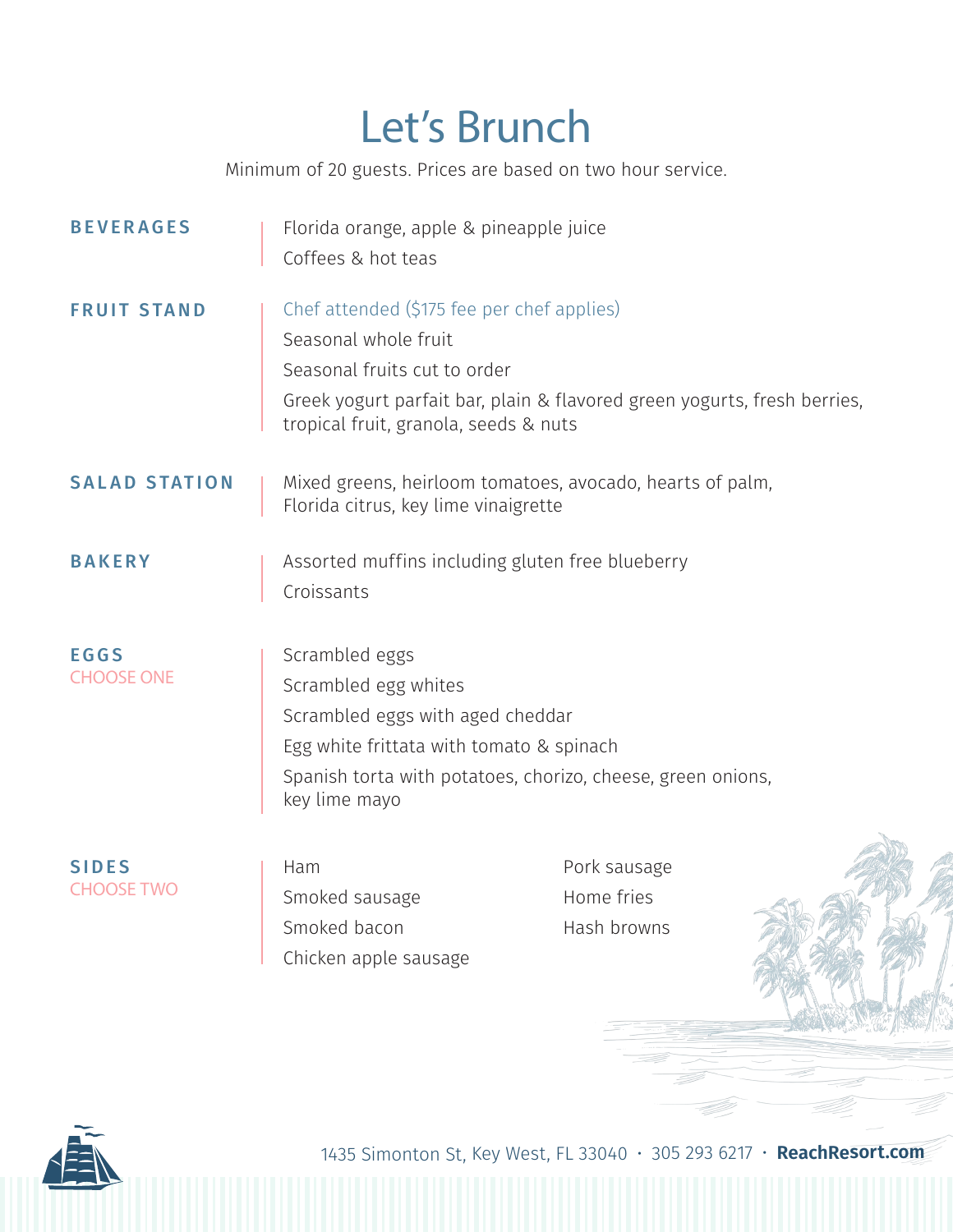# Let's Brunch (cont.)

Minimum of 20 guests. Prices are based on two hour service.

| <b>ACTION STATION</b><br><b>CHOOSE ONE</b>                | <b>AVOCADO TOAST</b><br>Chef attended (\$175 fee per chef applies)<br>Multigrain bread, escabeche, radish, goat cheese, poached egg                                                                                                                                                                                                                           |
|-----------------------------------------------------------|---------------------------------------------------------------------------------------------------------------------------------------------------------------------------------------------------------------------------------------------------------------------------------------------------------------------------------------------------------------|
|                                                           | <b>OMELET STATION</b><br>Chef attended (\$175 fee per chef applies)<br>Pork sausage, ham, bacon, smoked sausage<br>American cheese, cheddar, swiss, goat cheese<br>Asparagus, spinach, peppers, onions, mushrooms                                                                                                                                             |
| <b>SLIDERS</b>                                            | <b>Coastal Beef Sliders</b>                                                                                                                                                                                                                                                                                                                                   |
| <b>SWEETS &amp;</b><br><b>TREATS</b><br><b>CHOOSE TWO</b> | Key lime tartlets<br>Hummingbird cupcakes, cream cheese frosting<br>Pineapple foster pound cake<br>Flourless chocolate cakepops                                                                                                                                                                                                                               |
| <b>BUBBLES &amp;</b><br><b>BERRIES</b>                    | Bartender required (\$175 fee per bartender applies)<br>Prosecco Spumante, Riondo, DOC, Italy<br>Florida orange juice, passionfruit puree, mango puree<br>Strawberries                                                                                                                                                                                        |
| <b>BLOODY MARY,</b><br><b>MOLLY &amp; CAESAR</b>          | Bartender required (\$175 fee per bartender applies)<br>Absolut vodka, Jameson Irish whiskey<br>Bloody mary mix, tomato juice, clamato juice<br>Celery stalks, lemon, lime, olives<br>Worchestershire sauce, tabasco, celery salt<br>\$95 per person with two hour mimosa and bloody mary bar service<br>\$65 per person. mimosa and bloody mary bar excluded |